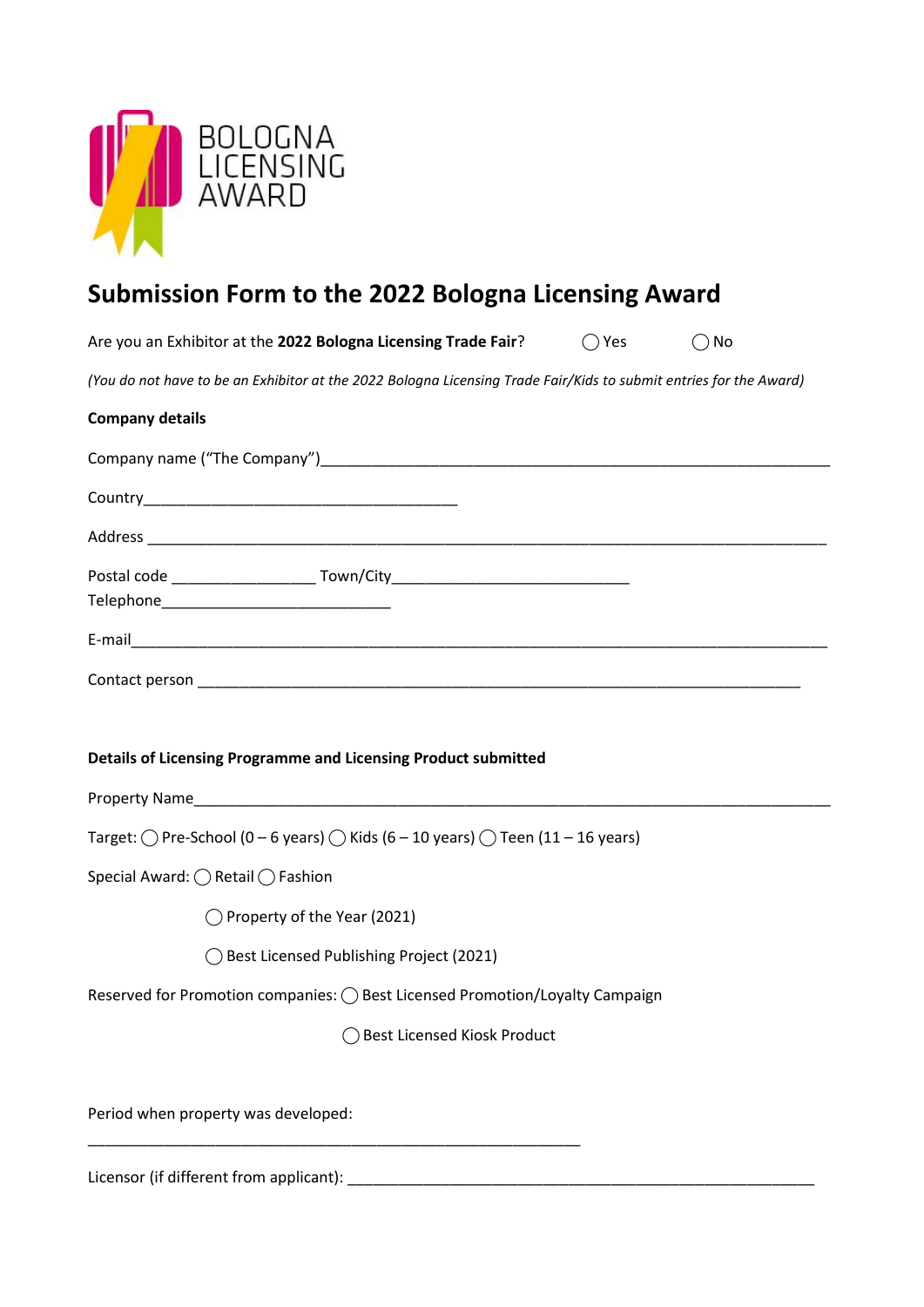Brief description of the property (200 characters max)

#### **ATTACH A PRESENTATION INDICATING:**

- PROJECT DESCRIPTION
- IMAGE OF THE PROJECT
- PROJECT DEVELOPMENT/OUTCOMES
- PROJECT PARTNERS
- ANY SALES/RETAIL FIGURES
- PROJECT'S INNOVATIVE ASPECTS

#### The Company

#### HEREBY AUTHORIZES

BolognaFiere S.p.A., with head office in Bologna, Viale della Fiera, 20, Tax Code and VAT no.: 00312600372, the make use of the non-exclusive right to:

reproduce images of the products and brands it has submitted on posters, flyers or any other printed matter pertaining to the event "Bologna Licensing Trade Fair", as well as on any other support (CD-ROM, CD-I, on-line systems);

use in any form, including separately and by third parties for any use, reproductions of the images of the products and brands that have been accepted in the catalogue as well as in any other publications pertaining to the event "Bologna Children's Book Fair", provided the name of the licensor and/or licensee of the brand/product is indicated.

The Company also hereby declares, under its own responsibility, that as the owner of the copyright on the images, it is entitled to authorize the above-mentioned right to reproduce and use said images, hereby expressly releasing BolognaFiere from any and all eventual claims by third parties.

The above authorization is granted completely free of any financial charge.

Date \_\_\_\_\_\_\_\_\_\_\_\_\_ Signature

\_\_\_\_\_\_\_\_\_\_\_\_\_\_\_\_\_\_\_\_\_\_\_\_\_\_\_\_\_\_\_\_\_\_\_

Legal Representative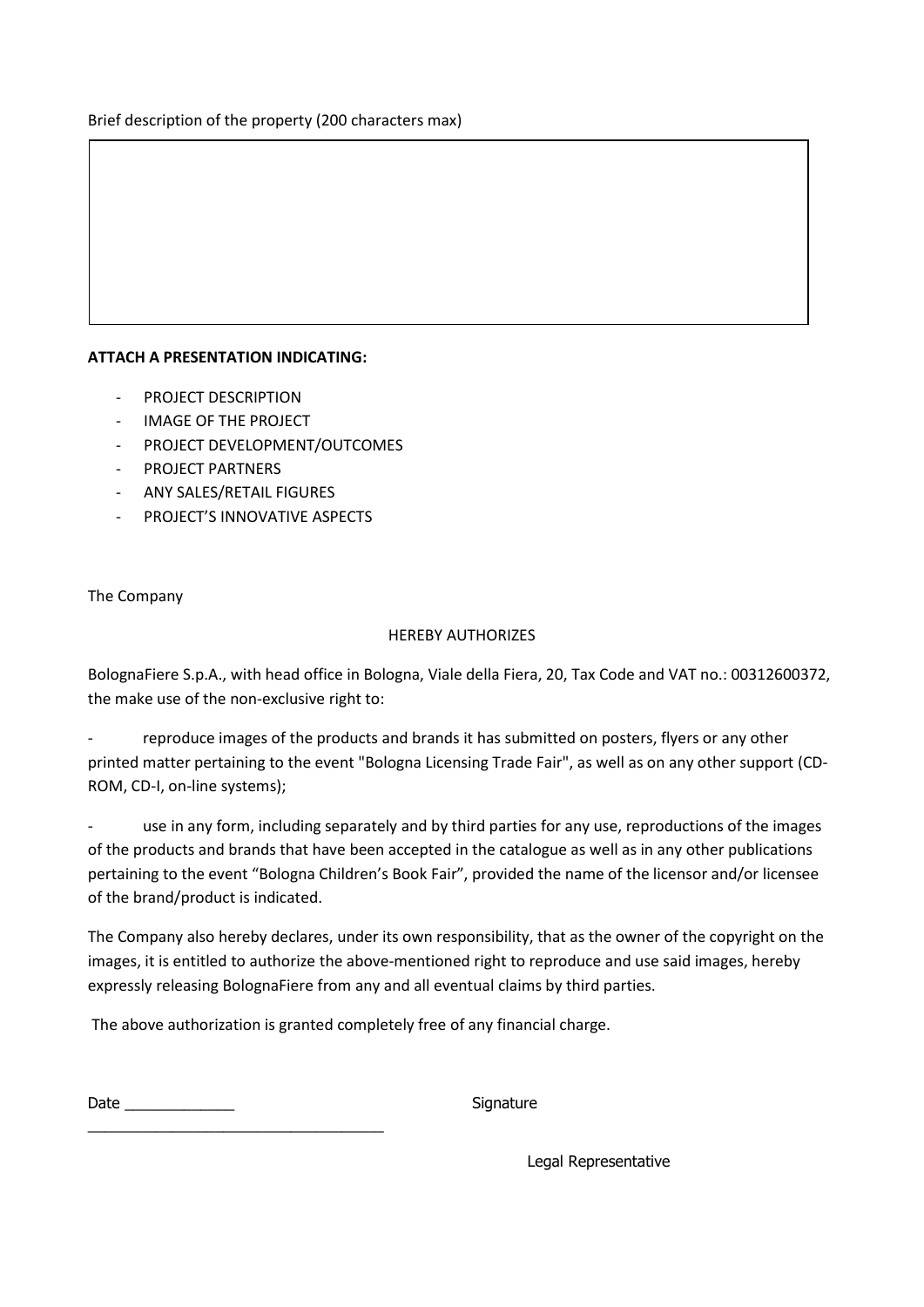#### **Information on the processing of personal data pursuant to Article 13 of Regulation (EU) No 2016/679**

Pursuant to and having the effects arising from Article 13 of Regulation (EU) No 2016/679 of the European Parliament and of the Council of 27 April 2016 regarding the processing of personal data of natural persons and the free circulations of such data, which repeals Directive 95/46/EC, and is also called the General Data Protection Regulation (hereinafter "**GDPR**"), we hereby inform you that the personal data voluntarily submitted by you to Fiere Internazionali di Bologna - BolognaFiere S.p.A. (hereinafter also called the "**Company**" or "**BolognaFiere**") will be processed in compliance with current legal provisions governing the protection of personal data.

#### **1. Data Controller and Data Protection Officer**

The Personal Data Controller is Fiere Internazionali di Bologna - BolognaFiere S.p.A., in the person of its *pro tempore* President, with headquarters in Bologna, Italy, Viale della Fiera No. 20.

The Data Protection Officer may be contacted at the following email address: [dpo@bolognafiere.it](mailto:dpo@bolognafiere.it) for any need related to the processing of personal data.

#### **2. Purpose of the processing and legal basis of the processing of personal data**

Your personal data will be processed for the following purposes:

- a) the establishment and performance of the contractual relationship between you and BolognaFiere (e.g. ticket sales, exhibition area rental, organization of events in which you are interested in participating, provision of services ancillary to your participation, planning of services requested by you, publication of exhibitors' data in the event catalogue etc.). With reference to this purpose, the legal basis for the processing is the performance of contractual or pre-contractual obligations in relation to a contract to which you are a party. Any refusal on your part to provide the data would make it impossible for BolognaFiere to provide the requested service. Please note that any processing of particular categories of personal data will only be carried out if such data is communicated or made public directly by you. Such processing will be legitimate on the basis of art. 9, par. 2, letter e) of the GDPR. The provision of such data is never mandatory;
- b) compliance with all regulatory, fiscal and administrative requirements imposed on BolognaFiere. With reference to this purpose, the legal basis of the processing is the fulfilment of legal obligations imposed on BolognaFiere. Any refusal on its part to provide the data would make it impossible for BolognaFiere to provide the requested service;
- c) in order to conduct statistical surveys and market research. With reference to this purpose, the legal basis of the processing is its specific consent, without which BolognaFiere will not be able to carry out market research on its data. In any case, you will be able to use the services offered by BolognaFiere;
- d) the performance of profiling activities aimed at understanding its possible needs in relation to the provision of new services according to the preferences expressed. With reference to this purpose, the legal basis of the processing is its specific consent, without which BolognaFiere will not be able to carry out profiling activities on its data. In any case, you may use the services offered by BolognaFiere;
- e) the performance of commercial and marketing activities related to BolognaFiere's activities by post, internet, telephone, e-mail, MMS, SMS, from Italy or abroad. With reference to this purpose, the legal basis for the processing is its specific consent, without which BolognaFiere will not be able to carry out the aforesaid commercial activities. In any case, you may use the services offered by BolognaFiere;
- f) sending your data to companies of BolognaFiere Group, to third parties such as exhibition organisers or partners involved in the organisation of individual fairs/events, including those based outside Europe, in order to allow the latter to launch independent marketing initiatives relating to their products and services. With reference to this purpose, the legal basis for the processing is your specific consent,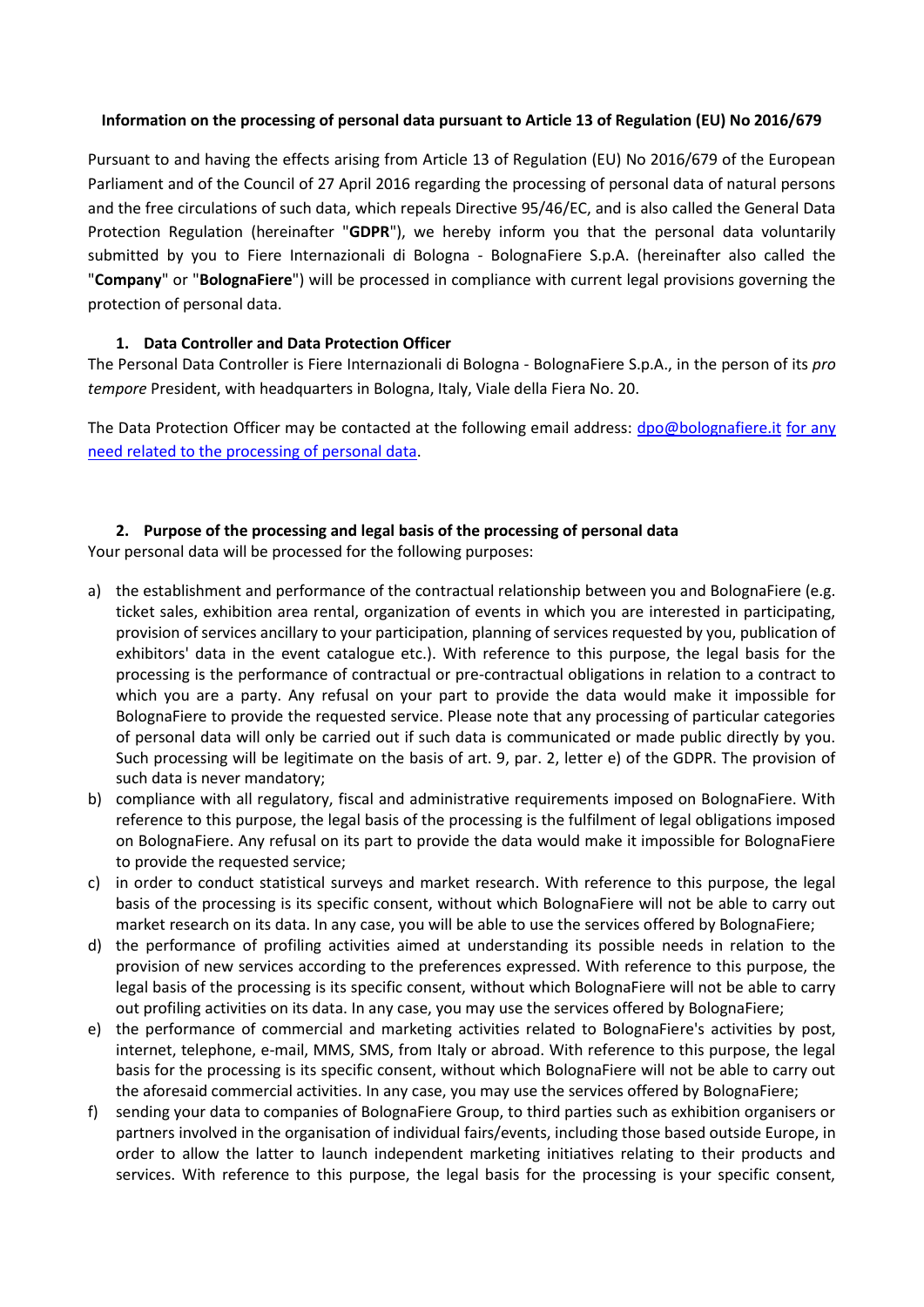without which BolognaFiere will not be able to send your data to third parties. In any case, you may use the services offered by BolognaFiere;

g) to allow BolognaFiere to shoot videos and/or photos during fairs and events for publication on our websites/landing pages and social profiles (e.g., Twitter, Facebook, Youtube, etc.) and on brochures, catalogues, flyers and other printed material promoting the events. The legal basis for the processing is the legitimate interest of the Data Controller, since the filming carried out by BolognaFiere for this purpose is exclusively generic. Any refusal on his part would make it impossible for BolognaFiere to provide the requested service. Any photographs or specific filming will be taken by BolognaFiere only with your consent, which you may be asked to do, accompanied by appropriate information and a dedicated disclaimer.

#### **3. Methods of data processing**

The processing of personal data will be carried out using suitable paper, electronic and/or telematics tools, with logic strictly related to the purposes mentioned above and, in any case, in such a way as to ensure the security and confidentiality of the data.

It should be noted that BolognaFiere does not process your data for the purpose of making decisions based on automated processing which produce legal effects or significantly affect you pursuant to art. 22 of the GDPR.

#### **4. Recipients, categories of recipients of personal data and data transfer in third countries**

Your personal data may come to the knowledge of shareholders, members of the board of directors or other administrative body and, in any case, of the Data Protection Officer, external Data Processors, Persons in charge of processing and/or Data Processing Authors appointed by BolognaFiere in the performance of their duties. Your personal data may be communicated to subjects who provide BolognaFiere with services or services instrumental to the purposes indicated above, such as, by way of example, parent companies, subsidiaries, investee companies and/or associates, partners/joint venture partners; subjects, entities and/or companies that manage and/or participate in the management and/or maintenance of the Internet sites and the electronic and/or telematic tools used by us, photographers and/or videomakers who produce videoaudio material or the related post-production, journalists and newspapers, companies providing services necessary for the organisation and management of events (e.g. installation of fittings and equipment, publishers of printed and on-line catalogues, logistics, safety and security, first aid, hostesses, etc.), diplomatic representatives, consultants, law firms, banks, marketing and communication service providers; other subjects in charge of the selection process and management of the related benefits for buyers (such as insurance companies, travel agencies, hotels), etc.

The updated list of Data processors is available at the Data Controller's headquarters, or may be requested by email at: [privacy@bolognafiere.it.](mailto:privacy@bolognafiere.it)

Your personal data may be communicated and/or transferred abroad, in accordance with the provisions of current legislation (Articles 45 et seq. of the GDPR), even in countries outside the European Union, or if necessary, in the countries where the recipients referred to in the previous paragraph are located. In all the above cases, the transfer is necessary for the execution of the contract with the Data Subject or for the execution of contractual measures adopted upon your request, or to ascertain, exercise or defend a right in the Court; in general, it is carried out on the basis of an adequacy decision adopted by the Commission (Art. 45 of the GDPR) or in accordance with the standard data protection clauses or other appropriate guarantees pursuant to Articles 46 or 49 of the GDPR. In the event that no Commission adequacy decision has been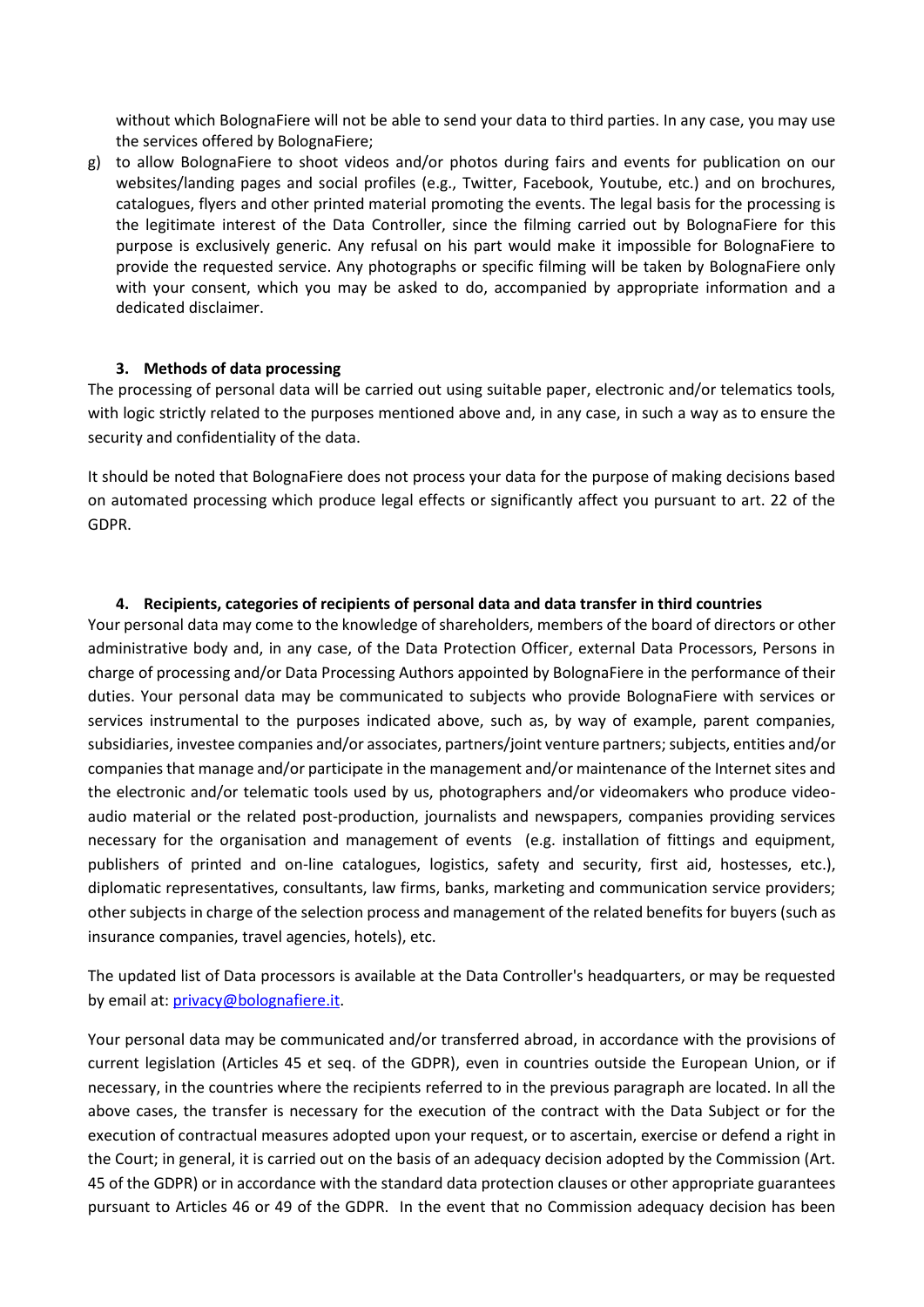taken and the other guarantees established by GDPR are not applicable, the communication and/or transfer of data outside the European Union will be subject to your consent, after having been informed that the country in question does not provide an adequate level of protection.

#### **5. Data retention**

The personal data provided by you will be processed only for the time necessary to achieve the purposes described above, without prejudice to further terms related to the specific conditions of legitimacy of the processing (e.g. 10 years for the exercise of defence actions in court).

#### **6. Rights of the data subject**

We inform you that at any time in relation to your data, you may exercise your rights under the limits and conditions provided for in Articles 7 and 15-22 of the GDPR.

To exercise these rights, described below, please contact the Data Controller at privacy@bolognafiere.it; this request will be answered in a timely and appropriate manner.

In detail, you have the right to:

- to obtain confirmation of whether or not personal data concerning you are being processed;
- where processing is in progress, obtain access to personal data and information relating to the processing and request a copy of the personal data;
- to obtain the adjustment of inaccurate personal data and the integration of incomplete personal data;
- to obtain, if one of the conditions laid down in Article 17 of the GDPR is met, the deletion of personal data concerning you;
- to obtain, in the cases provided for in Article 18 of the GDPR, the limitation of treatment;
- to receive personal data concerning you in a structured, commonly used and readable format by an automatic device and request their transmission to another holder, if technically feasible.

Furthermore, you have the right to object at any time to the processing of your data carried out for the pursuit of a legitimate interest of the Data Controller. In case of opposition, your data will no longer be processed, unless there are legitimate reasons for the processing prevailing over the interests, rights and freedom of the Data Subject or for the establishment, exercise or defence of a right in the Court.

With reference to the processing of data for marketing and profiling purposes, you may revoke your consent at any time or oppose its processing by writing an e-mail to [privacy@bolognafiere.it.](mailto:privacy@bolognafiere.it) The revocation of your consent will not affect the lawfulness of the processing based on the consent given before the revocation.

Finally, pursuant to Article 77 of the GDPR, we remind you that you have the right to lodge a complaint with the Privacy Guarantor, in the event that you believe that your rights have been violated under the terms of the GDPR, in the manner indicated on the website of the Privacy Guarantor accessible at www.garanteprivacy.it.

\*\*\*\*\*